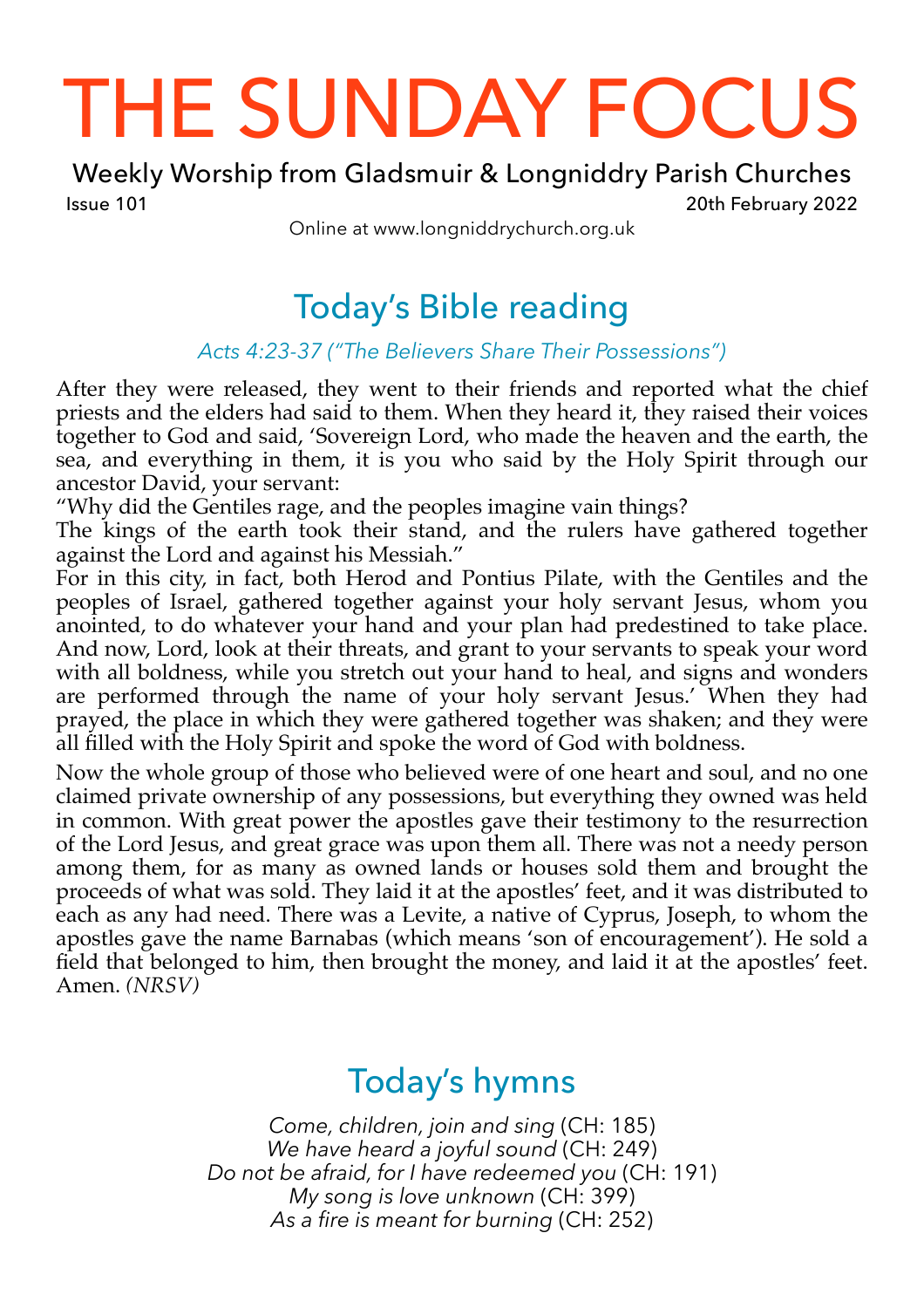To wander into Longniddry Parish Church and open up the Traidcraft cupboard is a bit like stepping back in time. As you look over the "Best Before" dates on all those bars of chocolate and jars of jam you realise that the stock which is stored there is firmly rooted in the early months of 2020, just before the pandemic hit. In a way, the cupboard itself is something of a snapshot of how things use to be in the days when we were allowed to buy and sell fair trade produce week by week. That same cupboard, of course, can also serve as an inspiration to us for what can lie ahead in a society free of coronavirus restrictions.

The fair trade movement has found the last two years very difficult. If you look at the website [www.fairtrade.net](http://www.fairtrade.net) you can see for yourself all the difficulties and stresses which Covid-19 brought to farmers in some of the world's poorest areas. Similarly, if you ask Christian Aid Scotland about the pandemic's impact on parts of the world that were already struggling prior to March 2020, you will hear about the many ways in which the British churches' development agency has had to adapt its work to bring new hope in the face of appalling tragedy. No wonder then that last year the Moderator of the General Assembly of the Church of Scotland, Lord Wallace, launched an appeal in conjunction with Christian Aid to buy the most basic of essentials for communities grappling with the horrors of Covid-19 - simple things like bars of soap, face masks, hand sanitiser, all of which we take for granted. Reliable stocks of these items can mean the difference between life and death for people in places like India right now.

Whether we are talking about the Fair Trade movement, Christian Aid or local congregational fund-raising for aid programmes, one thing is clear: the church cares about the lives of those people who are among the world's poorest. And today, at the start of Fair Trade Fortnight 2022, it is right that we should pause to think about why the church is so passionate about global social justice issues of this type. Outsiders looking in might wonder why we choose to invest our time and our prayers and our money to help others in terrible need. For us, however, it should simply be a matter of opening our Bibles and seeing what people of faith have always been doing. And we see that clearly in today's reading from the Bible.

Our story from the book of Acts shows us "the earliest Church" (those Christian believers many of whom had followed Jesus in his earthly ministry). These brave people of faith are facing hardship and uncertainty, persecution and hatred. Acts chapter 4 reminds us that both Herod and Pilate had played their part in the killing of Jesus. And now, we are told, the beleaguered Christ followers of Jerusalem are coming up against enemies from both camps: the Jewish leaders and the Romans. Everyone had seen what happened on Good Friday, so everyone knows that standing up to authority in all its terrible power can be a dangerous thing indeed.

So what do these Christians decide to do in response to the threat they are facing? In effect, they decide to create a community that is governed not by weight of weaponry, but by weight of love: a caring love which shows the world that their standards would be different to those of both Temple and Empire. This caring love would mark out those who practised it as being highly unusual people, more concerned with living in a Christ-like way, and far, far less concerned with personal gain or privileged comfort.

If you want to know what Jerusalem's earliest Church was all about, it was all about that special X-factor which gave that tiny little community its incredibly special identity. Moreover, this same X-factor has been studied by Christians right the way down the centuries to see how it might be harnessed and applied in a later age.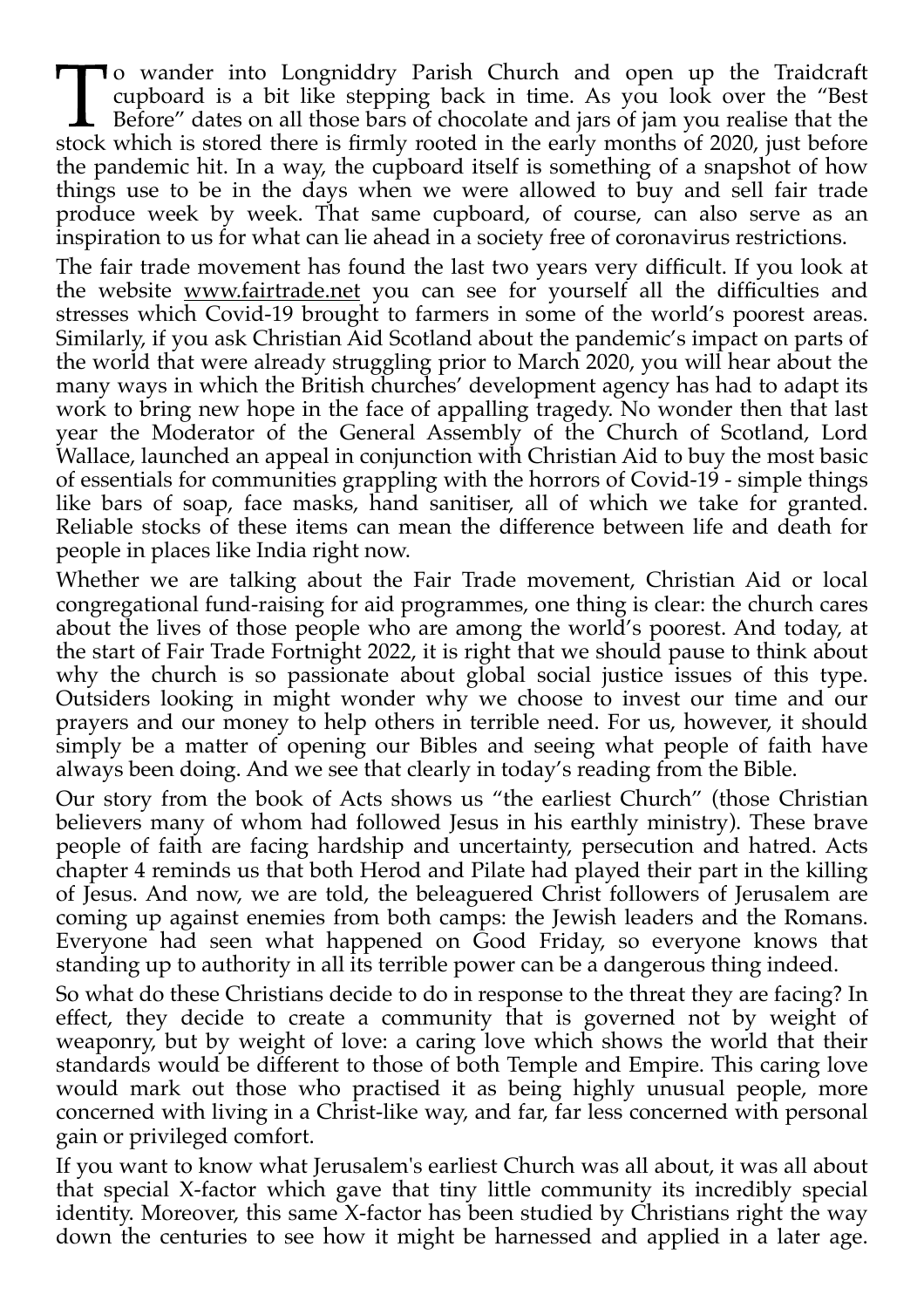Perhaps then, this little section of Acts chapter 4 might give us a glimpse into the ways of *1st century faith* which can help us in framing our own *21st century faith*.

What made these people so very different from those around them? (And, dare I suggest, what also made them so very different from *us* today?) Let's look at some phrases picked from Acts chapter 4, letting them be our guide to the earliest church. Here's what the passage tells us:

#### *"Now the whole group of those who believed were of one heart and soul …":*

Even in the midst of their sufferings, hemmed in on every side by hostility, the Christian community of Jerusalem was united by an unswerving faith in the Risen Lord. And why shouldn't they have been united? These were Easter people who had witnessed the Resurrection first hand, living through the day of Pentecost and the arrival of the Holy Spirit in the church. If anyone had a God-given right to be "of one heart and soul", it was these good people. It is what gave them their passion.

#### **"…** *everything they owned was held in common …":*

Everything? Surely not! Well, just consider what Acts chapter 4 goes on to say: *There was a Levite, a native of Cyprus, Joseph, to whom the apostles gave the name Barnabas (which means 'son of encouragement'). He sold a field that belonged to him, then brought the money, and laid it at the apostles' feet.*

The faith of the church was a faith that had no place for personal security or petty selfishness. It was going places, and going places *together* in such a way that each individual would be valued irrespective of what money or property they might or might not have. Some might call it early Communism. A better term has been coined by J.D. Crossan, who simply calls it "Enough-ism", by which all can have what they need, sharing in the church's life.

*"… the apostles gave their testimony to the resurrection of the Lord Jesus …":* Some of these people (perhaps many) had laid eyes upon the marks on the Risen Christ's' hands and feet and side. Many had known the Spirit's presence in the church on that Day of Pentecost. Who then could be surprised at their evangelistic zeal. Indeed, one of the great proofs of the earliest church's effectiveness is seen in its ability to win converts from the Jewish community *and* the Gentile community, both at once. Their clearly articulated message that Jesus had risen from death was no dry theology but a reality lived out through this passionate faith - a faith which was swiftly proving to be as vibrant and compelling as it was amazing.

#### *"… great grace was upon them all":*

Grace: the free and unmerited favour of God. What was going on in the Holy City was no slick PR exercise dreamt up by the friends of a martyred rebel. This had the hand of God firmly upon it, with God building up the church both in numbers and in commitment.

#### *"There was not a needy person among them":*

What else needs to be said about this new and unique community? This was a society in which divisions were set to one side, with wealth and poverty ironed out to a remarkable degree of tablecloth flatness until not one single human being wanted for the essentials of living. In our advanced 21st century life, which country could boast such a level of social inclusion?

This Fair Trade Fortnight, if you want to know why the church cares for people who are so often forgotten, just pick up your Bible and take a trip back to 33AD and those words of Acts chapter 4. By doing this you might change your thinking and your doing. You might even help change the world. Amen.